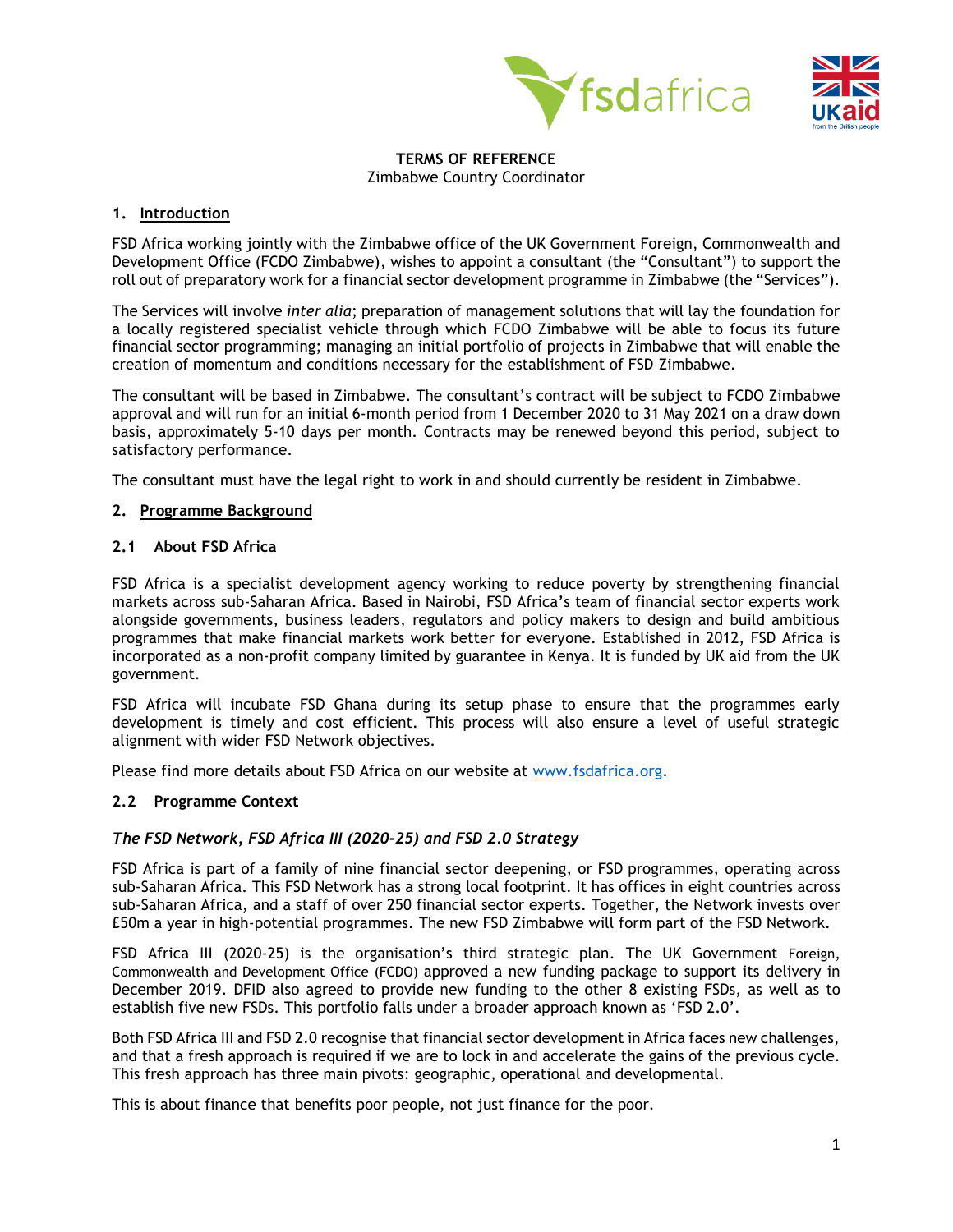## *FSD Zimbabwe*

FCDO has long-standing experience of financial sector development in Africa and elsewhere and sees financial sector development as a core part of its economic development strategy. At present, financial sector development support by FCDO Zimbabwe, FSD Africa and others is largely delivered through a light-touch but technically strong fly-in and fly-out model. In Zimbabwe, this has gained some traction. However, the fly-in and fly-out model had some drawbacks such as failures in co-ordination and collaboration, a loss of learning momentum between visits, and missed opportunities for follow up and to address new opportunities in real time.

In January 2020, DFID announced a £90m commitment from UK Aid, to set-up and scale new FSDs in highpriority markets in Africa, including Zimbabwe. To deliver on this, the establishment of a local delivery model is proposed. This will enable the anchoring of technical programming more effectively by being able to build, maintain and leverage on the ground networks in a productive, responsive way. This consultancy role supports the development of building blocks for the set-up and launch of FSD Zimbabwe in the future.

## **3 Objectives and Scope of Work**

Under this assignment, the Consultant will act as Zimbabwe Country Coordinator, being the focal point and key representative for FSD Africa in Zimbabwe. The Country Coordinator will lead the development of an impactful strategy and programme of work for the country. In addition, the Country Coordinator, will support the establishment, registration and incubation of a new FSD entity in the country, until its operations are handed over to the FSD CEO.

The scope of the assignment will include but not limited to:

- a) **Strategy & Business Development:** Lead the research, analysis and conceptualisation that will result in development of an impactful strategy and programme of work for FSD Zimbabwe
- b) **Strategic representation & influencing:** Act as the focal point and key representative for FSD Africa in Zimbabwe, building strong, collaborative relationships with key stakeholders and acting as a thought leader for driving financial market development.
- c) **Programme Development:** Liaising with the Senior Manager, New FSD Strategies and FSD Africa pillar teams, conceptualise and develop a portfolio of Implementing Partners and Projects which will collectively be effective in driving impact & systemic change.
- d) **Project Coordination:** Liaising with the Senior Manager, New FSD Strategies and FSD Africa pillar teams, manage the roll-out of projects so that results are achieved, risks are managed, and quality projects are delivered; ensuring that learning from projects is fully utilised to maximise impact and innovation.
- e) **Resource Management:** Manage the resources associated with the FSD Zimbabwe programme, ensuring compliance with FSD Africa's policies, the laws of Zimbabwe and aiming to role-model good practice in resource management.
- f) **Administrative and logistical Support:** Support any administrative and logistical requirements involved in setting FSD Zimbabwe up as a new institution, including meeting statutory requirements around incorporation, building the governance structure, setting up a physical office facility, and recruitment of staff
- g) **Other duties:** Carry out any other duties or special assignments as assigned by FSD Africa.

Detailed Terms of Reference for the role are provided in Annex 1.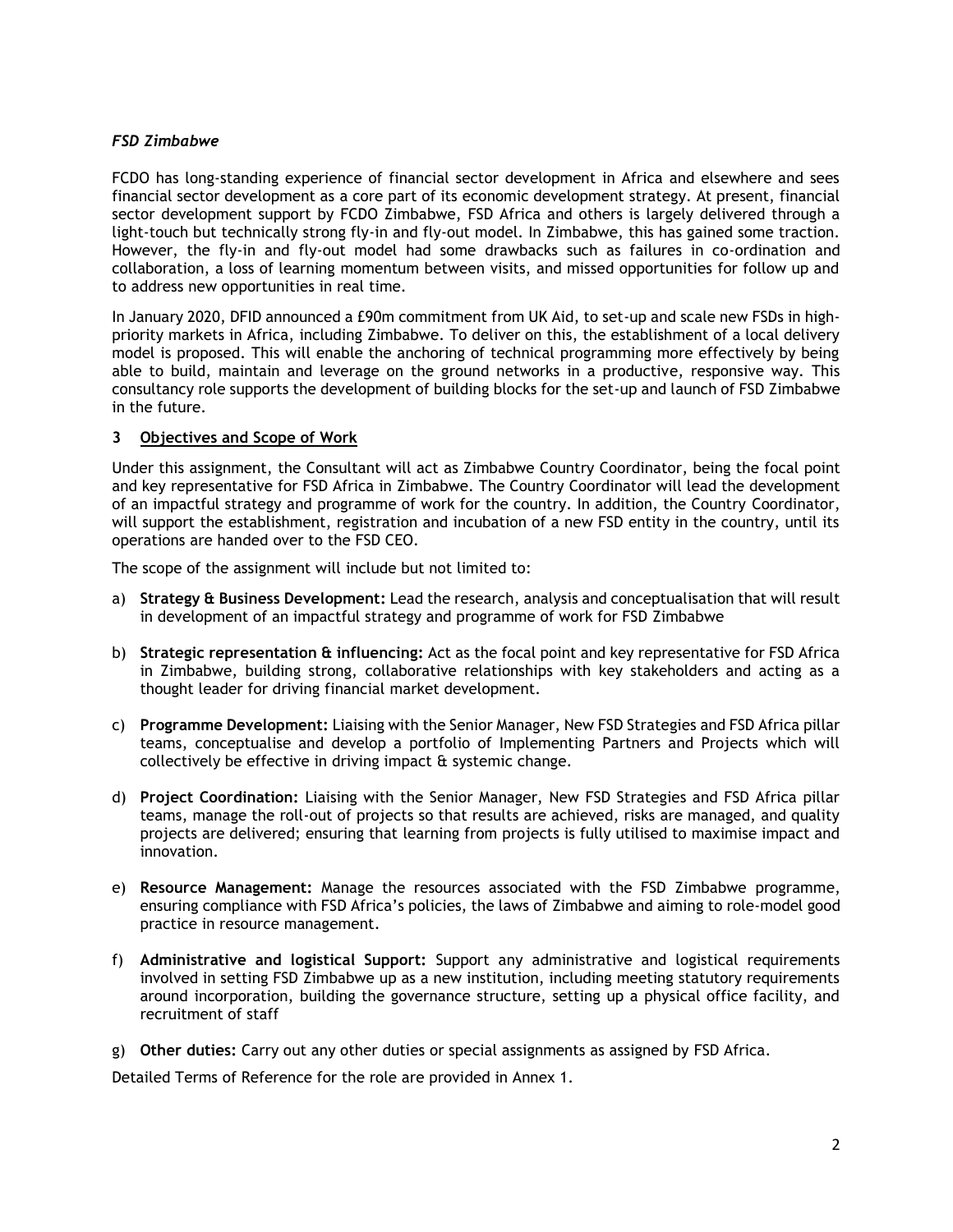# **4 Deliverables**

The key deliverables for the consultant will be as follows:

- A detailed strategy and implementation plan for the FSD Zimbabwe programme, including a schedule for coordinating all Programme components.
- Successful rollout and management of all Programme components in collaboration with FSD Africa teams and partners.
- Weekly updates and monthly status reports on programme activities provided to the FSD Africa team.
- Timely quarterly reporting to FCDO on Programme progress, associated receipt and utilisation of Programme fund and progress of output indicators identified in the Programme's Monitoring and Results Measurement Plan (MRM Plan).
- Agenda and minutes of governance committee meetings.

## **5 Ways of Working**

The Country Coordinator will report remotely to the Senior Manager, New FSD Strategies within FSD Africa.

To maintain trust and high levels of understanding, it is expected that the selected Country Coordinator will:

- Sign and maintain a declaration of conflicts of interest.
- Develop a rolling workplan and agree on target KPIs with the Senior Manager, New FSD Strategies that will be reviewed on a monthly basis.
- Make him or herself available for a weekly call with the Senior Manager, New FSD Strategies to discuss and agree on key activities.
- Make him or herself available for visits to FSD Africa in Nairobi as required and as travel restrictions allow.
- Maintain a timesheet, providing details of work completed to a minimum of 0.25-day increments. All invoices submitted should be accompanied by relevant timesheet.
- Participate in FSD Africa team meetings via digital channels and in person as needed.

FSD Africa will provide administrative and logistical support services including visa support, hotel and flight bookings etc. for visits. The Consultant will be expected to provide their own working equipment.

## **6 Timelines**

This is a drawdown contract for an initial period from 1 December 2020 to 31 May 2021. Payment will be made against invoices supported by completed timesheets evidencing time incurred.

## **7 Invitation to Submit Proposal**

FSD Africa is inviting a proposal from a suitably qualified consultant.

Your proposal should contain:

- A CV (maximum 3 sides of A4 paper each) tailored to the assignment
- A summary of your relevant skills and experience for the assignment
- A short description of your understanding of the role of the Consultant and the approach to be used as outlined in these Terms of Reference
- A description of how you intend to fulfil the Services within the suggested timeline and confirmation of your ability to meet the timelines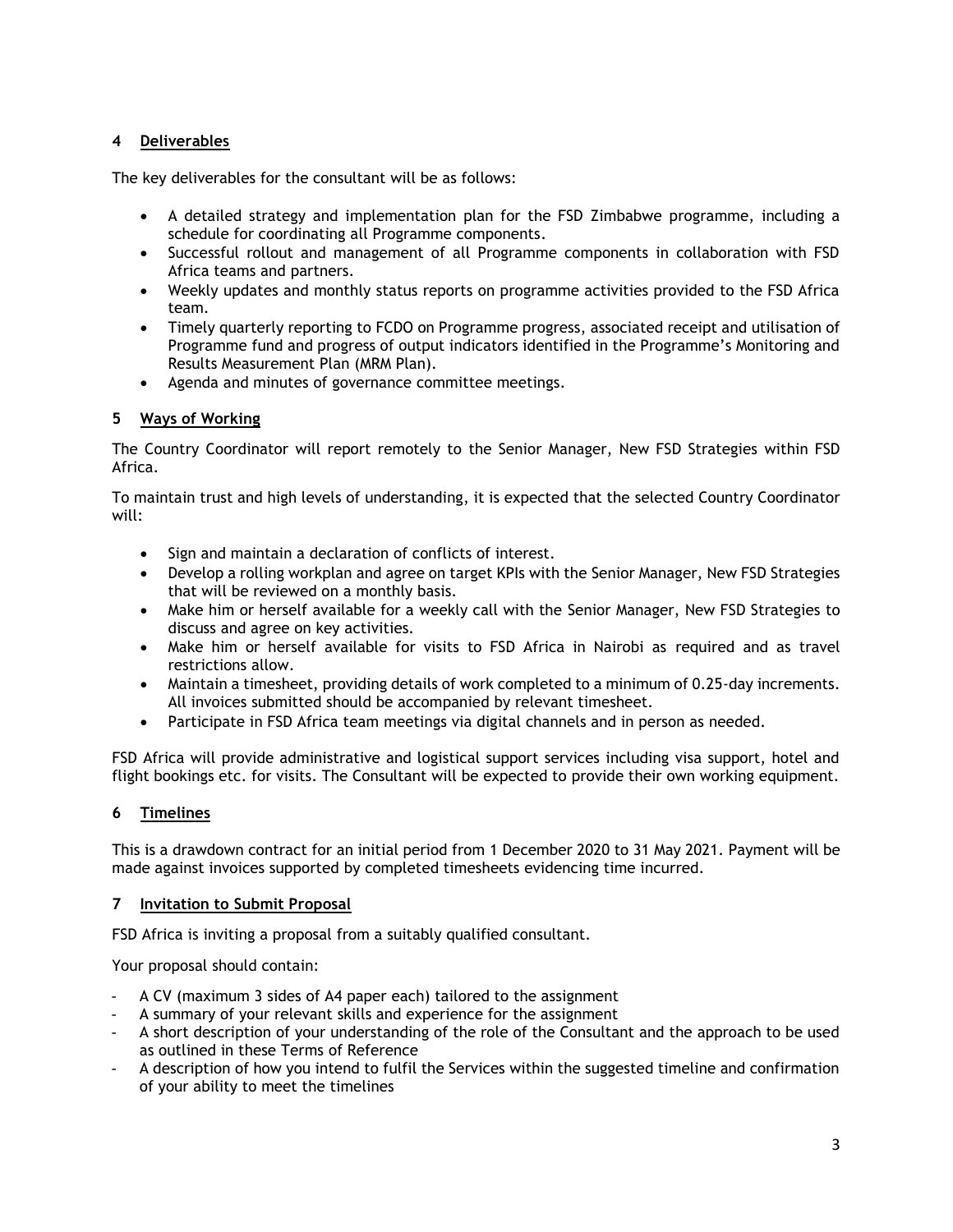An itemised budget for both professional fees and reimbursable expenses, including fee rates, number of days and a breakdown of expenses.

Your proposal, which should not exceed 6 pages (excluding annexures), should be sent by email to FSD Africa at [bids@fsdafrica.org](mailto:bids@fsdafrica.org) by **1200 hours (East Africa Time) on 26 October 2020**.

#### **8 Basis of award**

FSD Africa will award a contract based on the most economically advantageous tender, using the following criteria:

#### **Mandatory requirements**

Interested consultants should have a first degree in a field similar to Economics, Business and a Master's degree in a relevant field (Finance, Economics, Development Studies, or other relevant fields).

At least 10 years of technical experience, some at a senior level, in financial sector development or related work. Deep professional networks in Zimbabwe.

Track record of effective strategy development with an ability to think at the 'ecosystem' level and identify opportunities to leverage systemic change; experience with developing and testing theories of change and designing impactful programs

Demonstrated first-hand experience of rigorous project management skills with an ability to manage a diverse portfolio of projects

Consultants should be self-starting, goal orientated, flexible, creative and comfortable within a dynamic work environment. A natural communicator with fluency in English. Proficiency in French and/or local African languages is desirable.

| <b>Assessment criteria</b>                                                                                                                                                                                                                                                                                                                                                  | <b>Weighting</b><br>(%) |
|-----------------------------------------------------------------------------------------------------------------------------------------------------------------------------------------------------------------------------------------------------------------------------------------------------------------------------------------------------------------------------|-------------------------|
| Relevant, demonstrated experience and capacity of individuals in this area, at<br>least 10 years' experience:                                                                                                                                                                                                                                                               | 30%                     |
| Understanding/interpretation of the task set out in the TORs                                                                                                                                                                                                                                                                                                                | 30%                     |
| Content, quality and originality of proposal                                                                                                                                                                                                                                                                                                                                | 20%                     |
| Fee basis and total costs<br>$FS =$<br>$20\%$ x LB/BP where:<br>$FS =$<br>is the financial score<br>$LB =$<br>is the lowest bid quoted<br>is the bid of the proposal under consideration.<br>$BP =$<br>The lowest bid quoted will be allocated the maximum score of 20%.<br>Fee quoted must be inclusive of withholding tax and reimbursable expenses,<br>where applicable. | 20%                     |
| <b>Total</b>                                                                                                                                                                                                                                                                                                                                                                | 100%                    |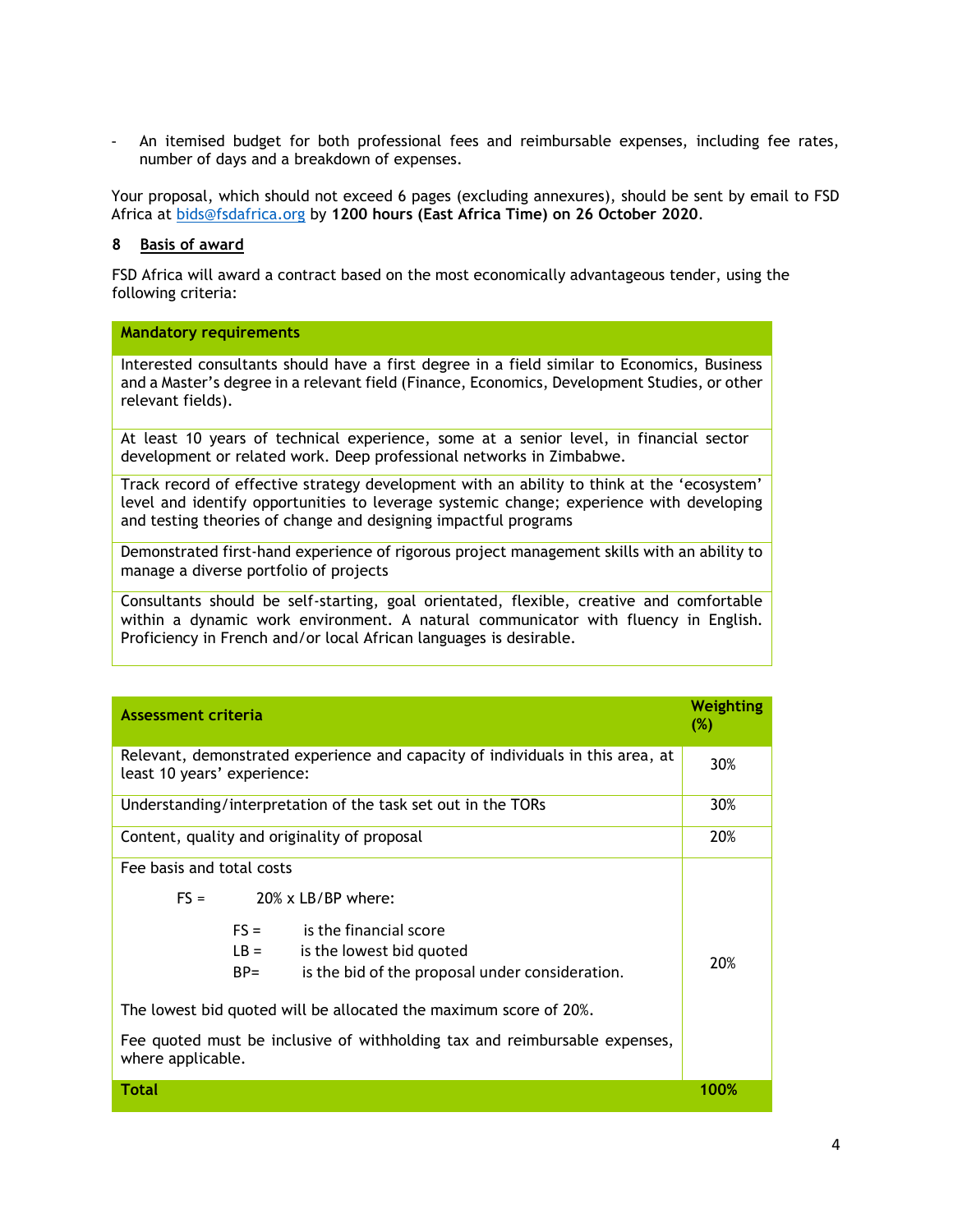# **9 Taxes**

As per Kenya's tax law, FSD Africa will pay the Consultant after withholding the appropriate taxes at the applicable rate between Kenya and the Consultant's country of tax residence, considering any tax treaties in force. It is the responsibility of the Consultant to keep themselves appraised of these applicable taxes. The table below provides guidance on the applicable rates for different tax regimes:

| Country                                                | <b>WHT Rate</b> |
|--------------------------------------------------------|-----------------|
| Kenya                                                  | 5%              |
| United Kingdom                                         | 12.5%           |
| Canada                                                 | 15%             |
| Germany                                                | 15%             |
| Zambia                                                 | 15%             |
| India                                                  | 10%             |
| Non-resident rate for citizens of EAC member countries | 15%             |
| All other countries                                    | 20%             |

## **10 Reporting and Contacts**

Questions or comments in respect of these terms of reference should be directed by email to [\(bids@fsdafrica.org\)](mailto:bids@fsdafrica.org) before **1200 hours (East Africa Time) on 16 October 2020**, and a response to be provided by 1700 hours (East Africa Time) on **20 October 2020.**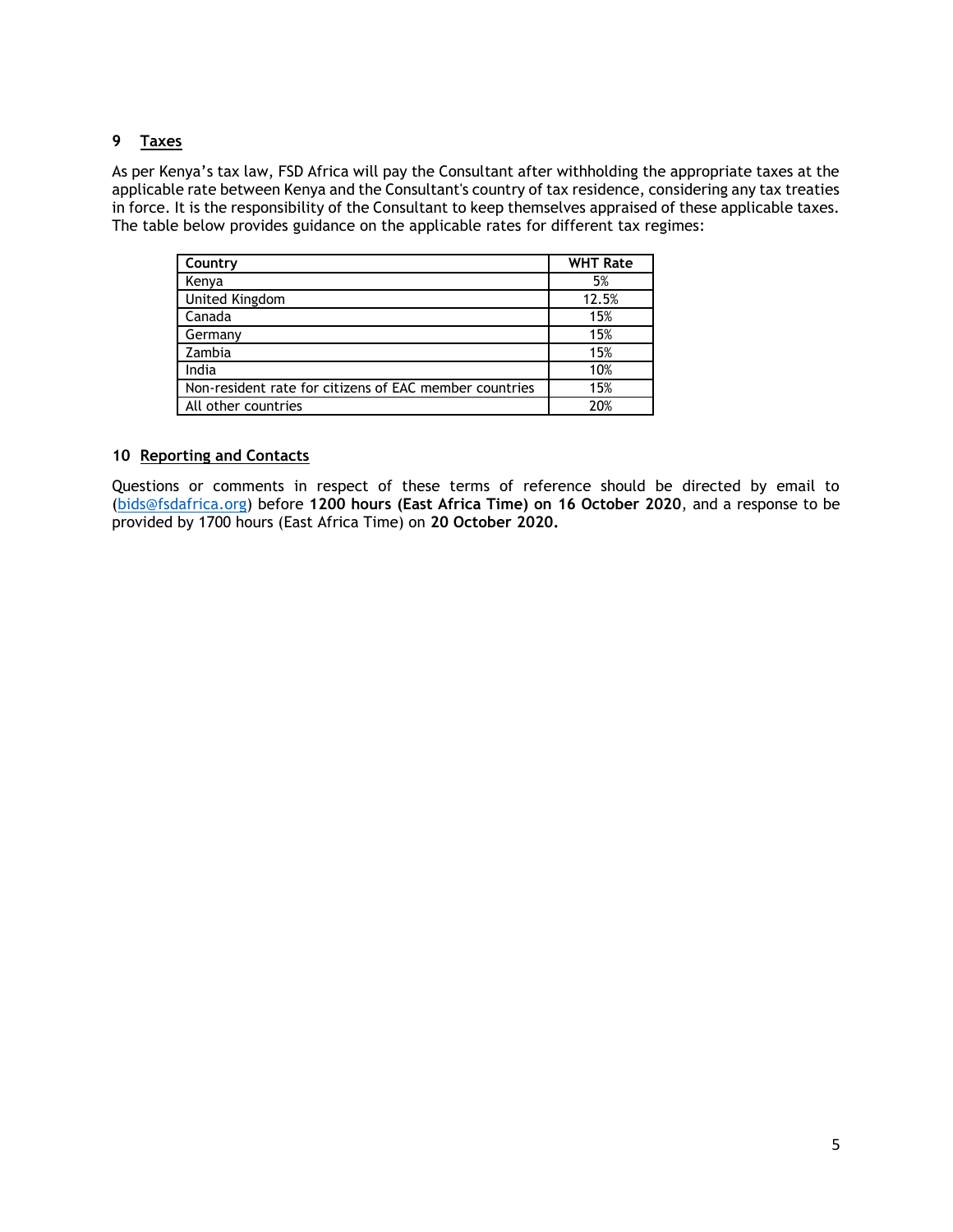# **Annex 1: Detailed Terms of Reference for the Zimbabwe Country Coordinator**

The consultant is expected to carry out the following roles and responsibilities:

## **a) Strategy & Business Development**

Lead the research, analysis and conceptualisation that will result in development of an impactful strategy and programme of work for FSD Zimbabwe:

- In consultation with the FSD Africa Strategy and Advocacy Team, commission strategic research, including stakeholder analysis, and gather market intelligence in order to develop a deep and comprehensive understanding of the financial markets' ecosystem in Zimbabwe
- Utilise a participative approach to facilitate the development of a comprehensive and innovative strategy for driving the growth and inclusiveness of Zimbabwe's financial markets, ensuring alignment with FSD Africa's Theory of Change and contribution to FSD Africa's intended impacts: jobs & employment, basic services and climate/sustainability
- In collaboration with the FSD Africa Results pillar, review lessons learned from previous, relevant, projects (FSD Africa & Network); use the results to inform the development of strategies, instruments, and approaches
- Work collaboratively with the Results Pillar to devise and manage results measurement and learning frameworks that will yield important insights into the development of effective longterm interventions
- Support the set-up and implementation of governance arrangements for the Programme, including identification of members for governance committees, coordinating meetings, setting agendas, supporting the preparation of meeting documentation, writing minutes and undertaking followup actions

## **b) Strategic representation & influencing**

Act as the focal point and key representative for FSD Africa in the Zimbabwe Programme; building strong, collaborative relationships with key stakeholders and acting as a thought leader for driving financial market development:

- Lead stakeholder mapping; identifying key decision makers / power brokers / customer groups; take initiative to make contact and nurture stakeholder relationships carefully
- Develop and implement strategies for influencing key stakeholders and driving financial market development; for instance, advocating for policy reform or stimulating market demand amongst potential beneficiaries
- Represent FSD Africa in public forums and networking opportunities and/or convene stakeholders in order build awareness and influence the thinking around financial markets development; at all times behaving in a manner consistent with FSD Africa's brand and values
- Collate lessons learnt from the Programme, contribute to and support knowledge-based activities related to the Programme and the market; provide guidance, when requested, to pillar leads and consultants on program design, implementation and supervision (delivery) for programs in Zimbabwe

#### **c) Programme Development**

Liaising with the Senior Manager, New FSD Strategies and FSD Africa pillar teams, conceptualise and develop a portfolio of Implementing Partners and Projects which will collectively be effective in driving impact & systemic change: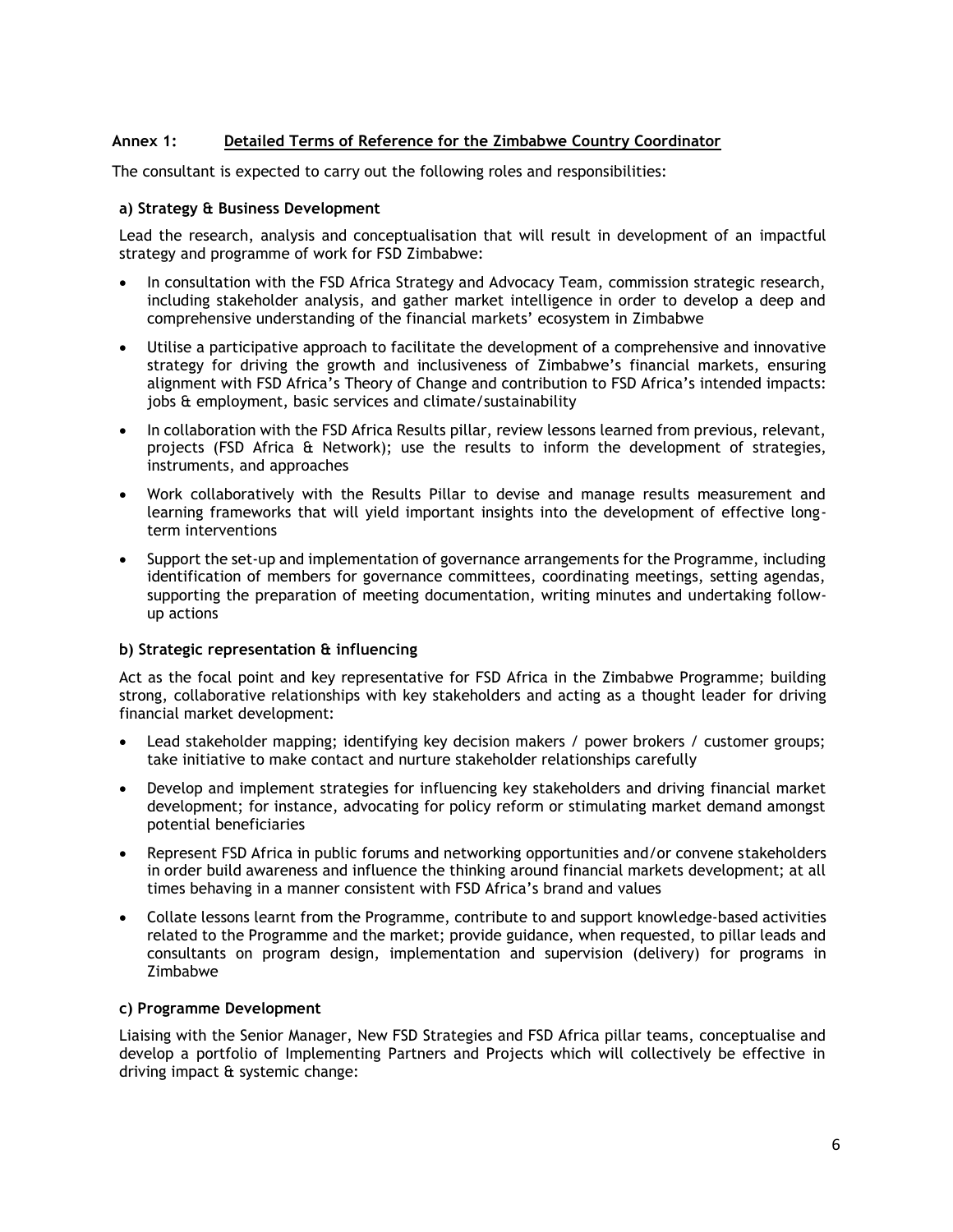- Identify, engage and build relationships with key Implementing Partners (IPs) and other stakeholders who have the capacity to effectively deepen new and existing financial sector development programming in the country:
	- Including the government, donors, private sector agencies, NGOs, financial institutions, MFIs and IFIs
	- $\circ$  Providing a shortlist, for FSD Africa's vetting, of suitable candidates
- Support the development of IP workplans, ensuring alignment between partners' plans and the Zimbabwe Strategic Plan; ensure that the over-all portfolio of projects has the capacity to leverage systemic change
- Develop project proposals that comply with Investment Committee standards; including detailed implementation plan, budgets and cash-flow forecasts that will ensure project success and address capacity gaps of partners
- Ensure that all staff, consultants and implementing partners involved in a project are fully briefed concerning expectations; especially on grant agreement obligations, results frameworks, project milestone targets, quality standards, data collection/reporting and compliance with risk management / accountability requirements
- In liaison with the Senior Manager, New FSD Strategies, develop and communicate a detailed workplan for the FSD Zimbabwe programme, including a schedule for coordinating all programme components, agreeing a reporting framework with the Senior Manager New FSD Strategies.

## **d) Project Coordination**

Liaising with the Senior Manager, New FSD Strategies and FSD Africa pillar teams, manage the roll-out of projects so that results are achieved, risks are managed, and quality projects are delivered; ensuring that learning from projects is fully utilised to maximise impact and innovation:

- Ensure that implementing partners are provided with the necessary support and guidance to implement their projects according to the project plan:
	- o Organise a regular schedule of visits to the IP for self, technical experts and members of other pillars as appropriate (e.g. Finance, Results)
	- o Address delivery shortfalls with a coaching style in the first instance
	- $\circ$  Negotiate assertively, with the administration of consequences, in case of persistent failure to deliver
- Develop tools and approaches which will guide the team, implementing partners and stakeholders in implementing best practice in financial market development; ensure that IPs are provided with any other necessary capacity-building support
- Review the Monthly and Quarterly M&E Report and take appropriate action on the basis of results and analysis:
	- If desired results have been achieved, initiate strategies for widespread awareness-raising and 'crowding in'
	- $\circ$  If desired results have not been achieved, either manage performance of the implementation team or adjust the strategy/approach
- Ensure update of results trackers and other data collection tools; prepare monthly status reports on FSD Zimbabwe for the Nairobi-based team, quarterly progress reports to FCDO Zimbabwe, and provide any other progress updates to FSD Africa as and when required.